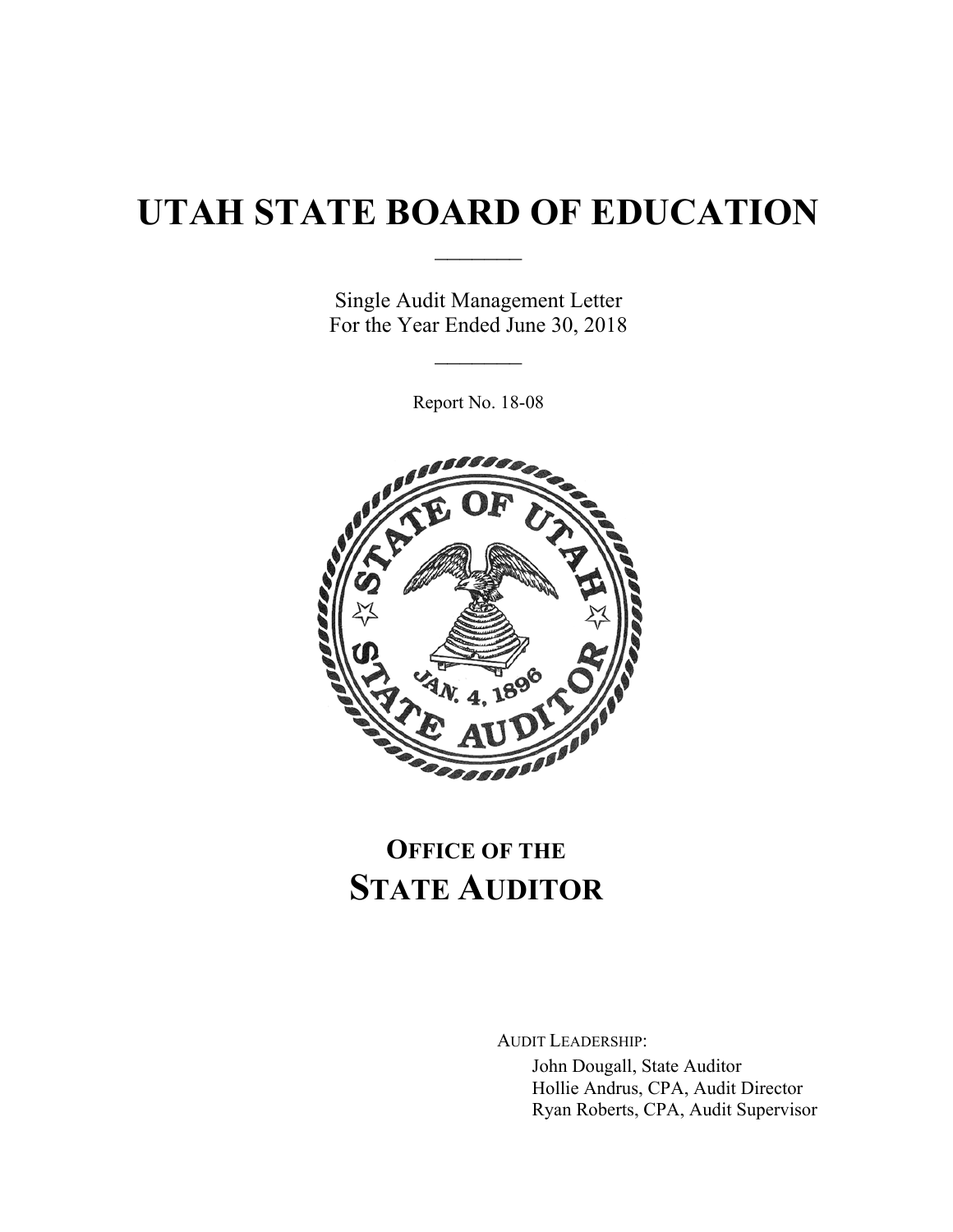### **UTAH STATE BOARD OF EDUCATION**

**Single Audit Management Letter**  FOR THE YEAR ENDED JUNE 30, 2018

## TABLE OF CONTENTS Page

|                                      | <b>SINGLE AUDIT MANAGEMENT LETTER</b>                                                |                                                        |                        |   |  |
|--------------------------------------|--------------------------------------------------------------------------------------|--------------------------------------------------------|------------------------|---|--|
| <b>FINDINGS AND RECOMMENDATIONS:</b> |                                                                                      | Federal Program                                        | Type/<br>Applicability |   |  |
|                                      | Inadequate Internal Controls Over Subrecipient<br>Monitoring                         | Title I Grants to Local<br><b>Educational Agencies</b> | $SD-f$ ; RN- $f$       | 3 |  |
| 2.                                   | Noncommunication of Pre-award Information to<br>Subrecipients (Repeat Finding)       | Title I Grants to Local<br><b>Educational Agencies</b> | $SD-f$ ; RN- $f$       | 5 |  |
| 3.                                   | No Verification of LEA Suspension and Debarment<br><b>Status</b>                     | Title I Grants to Local<br><b>Educational Agencies</b> | $SD-f$ ; RN- $f$       | 7 |  |
| 4.                                   | Insufficient Written Policies and Procedures Regarding<br><b>Federal Regulations</b> | Various                                                |                        | 8 |  |
| 5.                                   | Inadequate Internal Controls over Period of<br>Performance Waivers                   | Title I Grants to Local<br><b>Educational Agencies</b> |                        | 9 |  |
|                                      |                                                                                      |                                                        |                        |   |  |

|     | Finding Type:                              | Applicable To:    |
|-----|--------------------------------------------|-------------------|
| SD. | Significant Deficiency of Internal Control | f Federal Program |
| RN  | Reportable Noncompliance or Illegal Acts   |                   |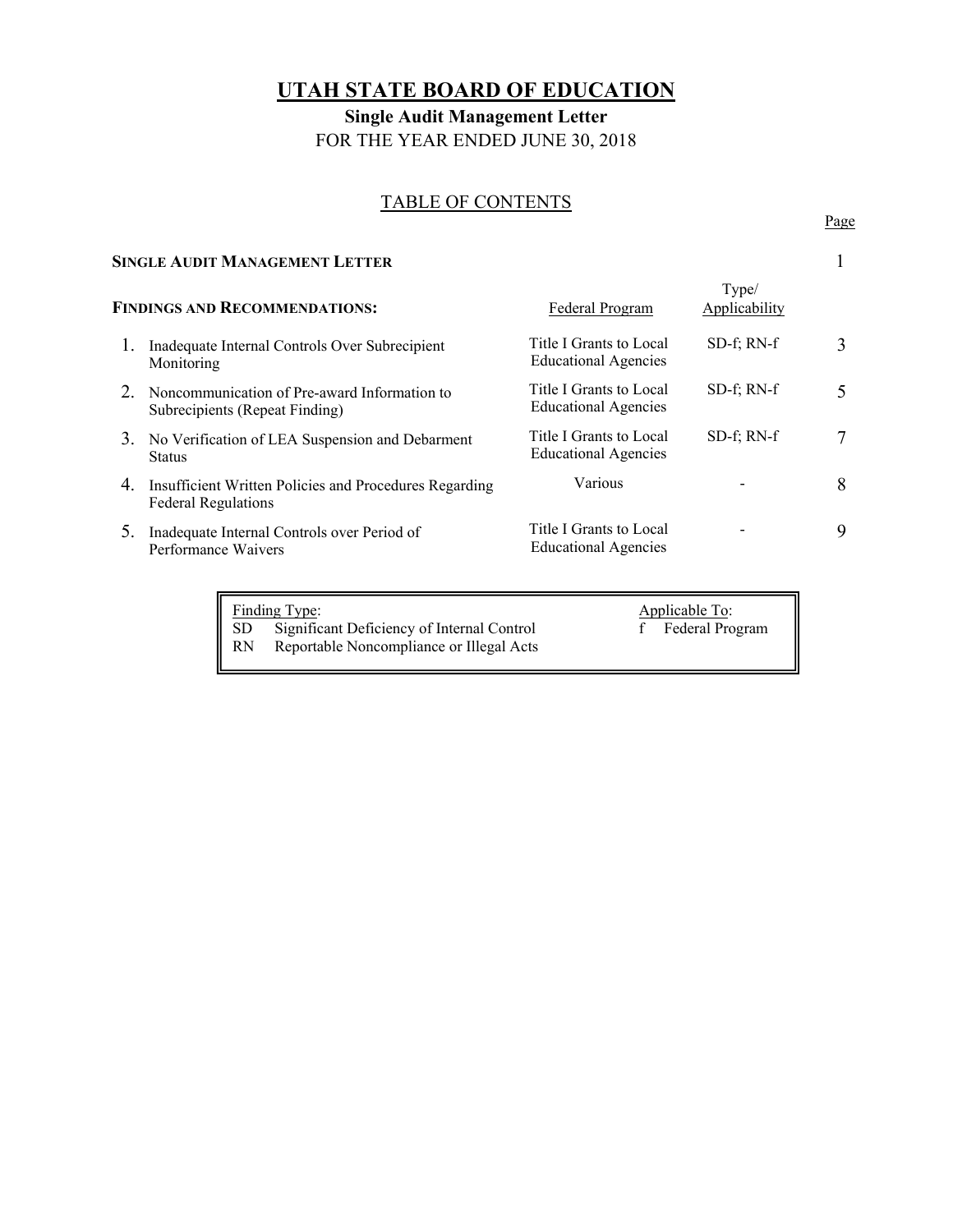

**OFFICE OF THE STATE AUDITOR**

#### **SINGLE AUDIT MANAGEMENT LETTER NO. 18-08**

November 19, 2018

To the Utah State Board of Education and Sydnee Dickson, State Superintendent of Public Instruction

This management letter is issued as a result of the Utah State Board of Education's (USBE's) portion of the statewide federal compliance audit for the year ended June 30, 2018. Our final report on compliance and internal control over compliance issued to meet the reporting requirements of Title 2 U.S. *Code of Federal Regulations* (CFR) Part 200, *Uniform Administrative Requirements, Cost Principles, and Audit Requirements for Federal Awards* (Uniform Guidance) is issued under separate cover.

In planning and performing our compliance audit of the Title I Grants to Local Educational Agencies program, we considered USBE's compliance with the applicable types of compliance requirements as described in the *OMB Compliance Supplement* for the year ended June 30, 2018. We also considered USBE's internal control over compliance with the types of requirements described above that could have a direct and material effect on the major programs tested in order to determine the auditing procedures that were appropriate in the circumstances for the purpose of expressing an opinion on compliance and to test and report on internal control over compliance in accordance with the Uniform Guidance, but not for the purpose of expressing an opinion on the effectiveness of internal control over compliance. Accordingly, we do not express an opinion on the effectiveness of USBE's internal control over compliance.

A *deficiency in internal control over compliance* exists when the design or operation of a control over compliance does not allow management or employees, in the normal course of performing their assigned functions, to prevent or to detect and correct on a timely basis noncompliance with a type of compliance requirement of a federal program. A *material weakness in internal control over compliance* is a deficiency, or a combination of deficiencies, in internal control over compliance, such that there is a reasonable possibility that material noncompliance with a type of compliance requirement of a federal program will not be prevented, or detected and corrected on a timely basis. A *significant deficiency in internal control over compliance* is a deficiency, or a combination of deficiencies, in internal control over compliance that is less severe than a material weakness, yet important enough to merit attention by those charged with governance.

Our consideration of internal control over compliance was for the limited purposes described in the second paragraph and was not designed to identify all deficiencies in internal control over compliance that might be material weaknesses or significant deficiencies and therefore, material weaknesses or significant deficiencies may exist that were not identified.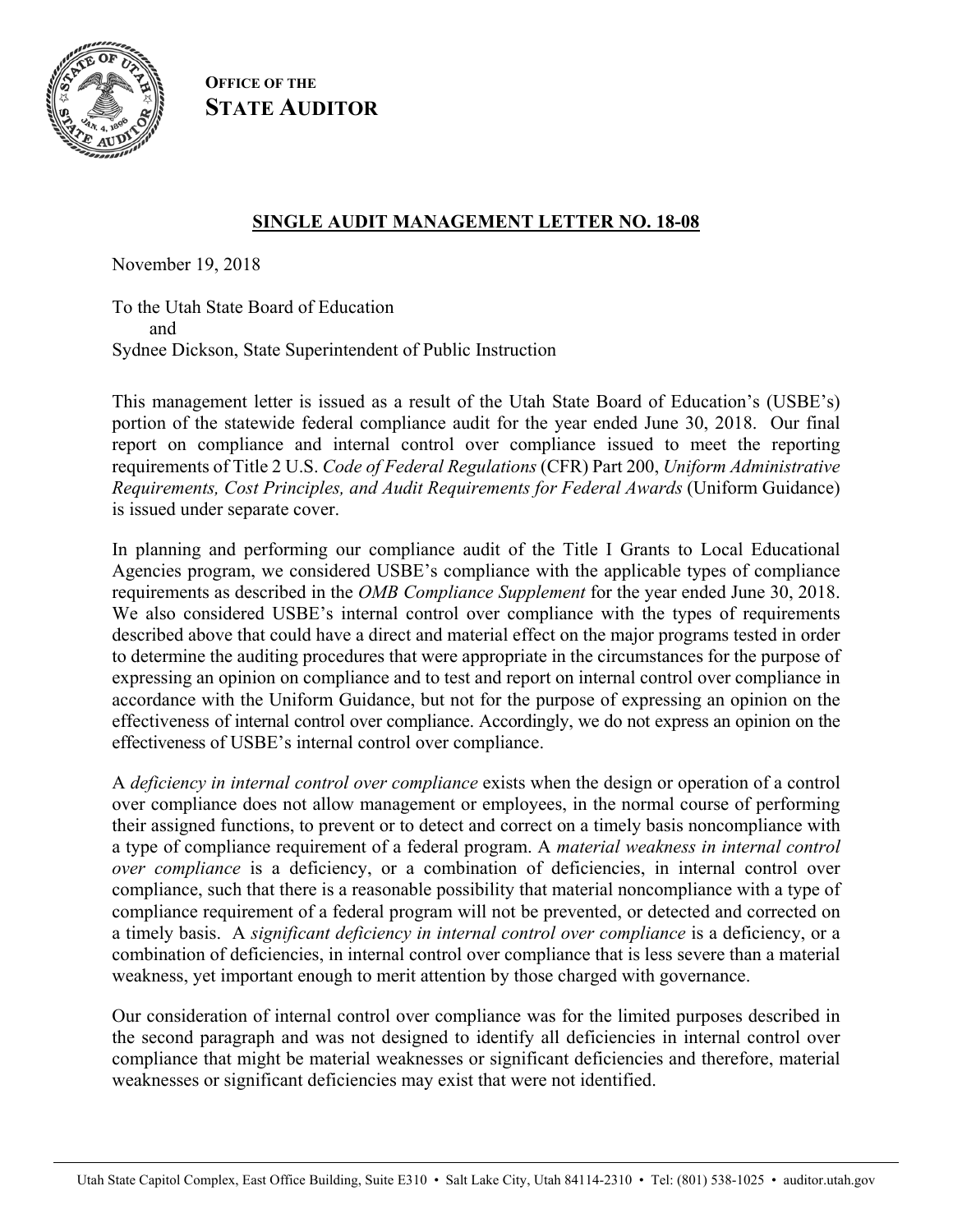Given these limitations, we did not identify any deficiencies in USBE's internal control that we consider to be material weaknesses. However, we consider the deficiencies in internal control over compliance presented in the accompanying schedule of findings and recommendations as Findings 1 through 3 to be significant deficiencies.

During our audit, we also became aware of deficiencies in internal control other than significant deficiencies or material weaknesses that are opportunities for strengthening internal controls and operating efficiencies. These other findings also included in the accompanying schedule of findings and recommendations.

USBE's written responses to and Corrective Action Plans for the findings identified in our audit were not subjected to the audit procedures applied in our audit and, accordingly, we express no opinion on them.

The purpose of this communication is solely to describe the scope of our testing of internal control over compliance and the results of that testing. Accordingly, this communication is not suitable for any other purpose.

We appreciate the courtesy and assistance extended to us by USBE personnel during the course of our audit, and we look forward to a continuing professional relationship. If you have any questions, please contact me.

Sincerely,

Hellie Andrub

Hollie Andrus, CPA Audit Director 801-808-0467 handrus@utah.gov

cc: Scott Jones, Deputy Superintendent of Operations Debbie Davis, Director, Internal Audit Natalie Grange, Assistant Superintendent of Financial Operations Deborah Jacobsen, Director of Internal Accounting/Controller Leah Voorhies, Assistant Superintendent of Student Support Patty Norman, Deputy Superintendent of Student Achievement Rebecca Donaldson, Title I Coordinator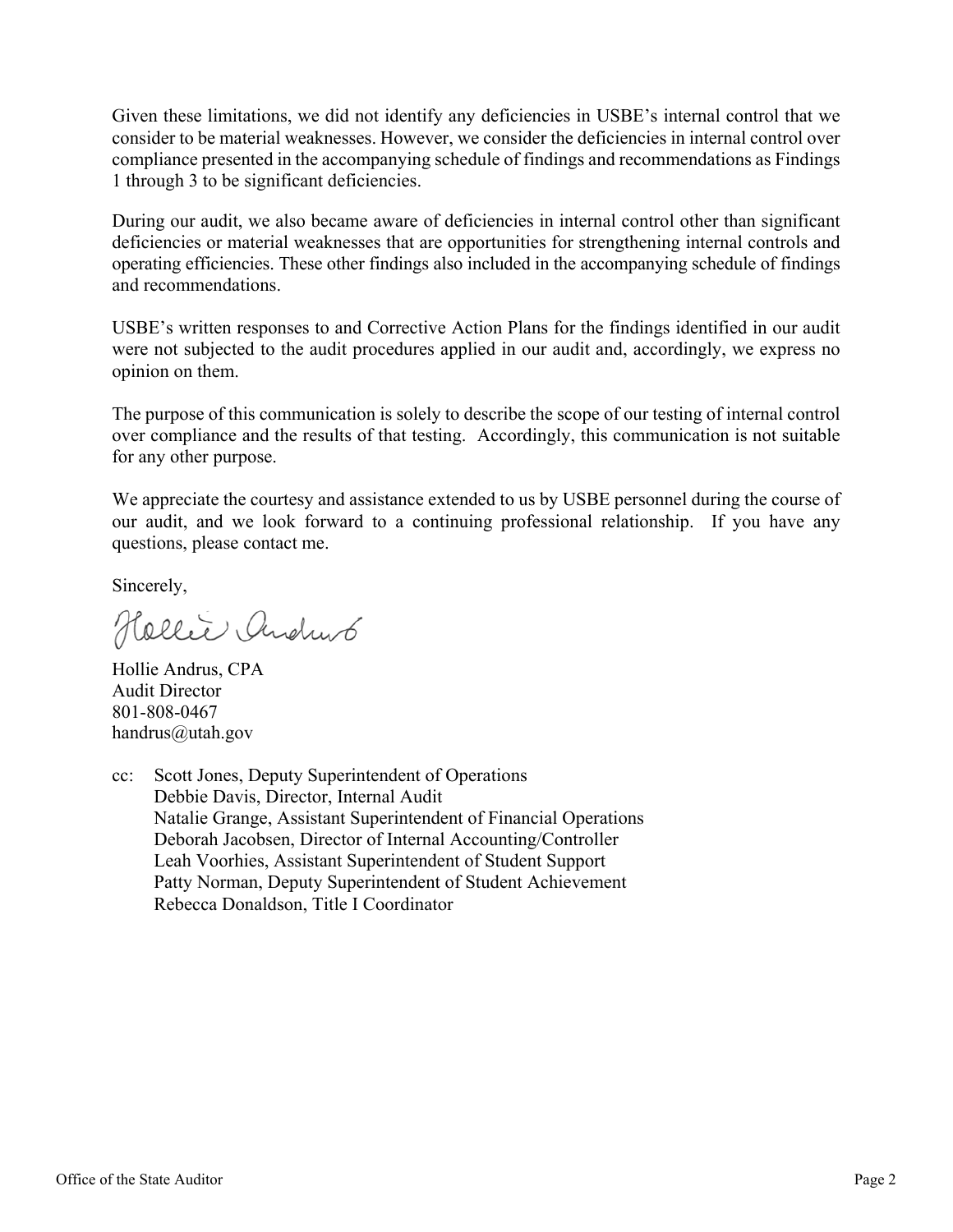### **FINDINGS AND RECOMMENDATIONS**

#### **1. INADEQUATE CONTROLS OVER SUBRECIPIENT MONITORING**

Federal Agency: **Department of Education** 

CFDA Number and Title: **84.010 Title I Grants to Local Educational Agencies**  Federal Award Numbers: **S010A150044-15B; S010A170044-17B**  Questioned Costs: N/A Pass-through Entity: N/A Prior Year Single Audit Report Finding Number: N/A

The Utah State Board of Education (USBE) does not have adequate internal controls over subrecipient monitoring. As a result, the following errors occurred:

- a. The USBE has not performed subrecipient risk assessments that are then used to determine the appropriate level of subrecipient monitoring. According to federal regulations (2 CFR section 200.331(b)), "a pass-through entity must evaluate each subrecipient's risk of noncompliance with Federal statutes, regulations, and the terms and conditions of the subaward for purposes of determining the appropriate subrecipient monitoring related to the subaward." The USBE is currently in the process of developing risk assessment procedures to meet these requirements.
- b. USBE disbursed grant funds to one of 14 LEAs we reviewed without completing monitoring procedures. According to its Title 1 Monitoring Handbook, the USBE is required to hold Title 1 funds until an LEA has completed its Annual Internal Review.
- c. The USBE's subrecipient monitoring procedures do not include follow-up of subrecipient actions to correct deficiencies detected through audits, on-site reviews, and other means. This follow-up should be documented and performed in accordance with federal regulations and USBE's own written policies.

These lapses in internal control occurred, in part, due to a lack of clear communication between the two Title I specialist functions. Since the majority of the Title I funds are passed through to subrecipients, subrecipient monitoring is critical to ensure that these funds are used for authorized purposes and comply with the federal requirements and terms and conditions of the program. A comprehensive subrecipient monitoring system should include procedures identified as necessary based upon the evaluation of subrecipient risk or otherwise specified by the terms and conditions of the award. Lack of clear communication between grant personnel could result in disbursement of grant funds in violation of federal and agency policy.

#### **Recommendation:**

#### **We recommend the USBE establish internal controls over subrecipient monitoring and improve communication between Title I specialists to ensure:**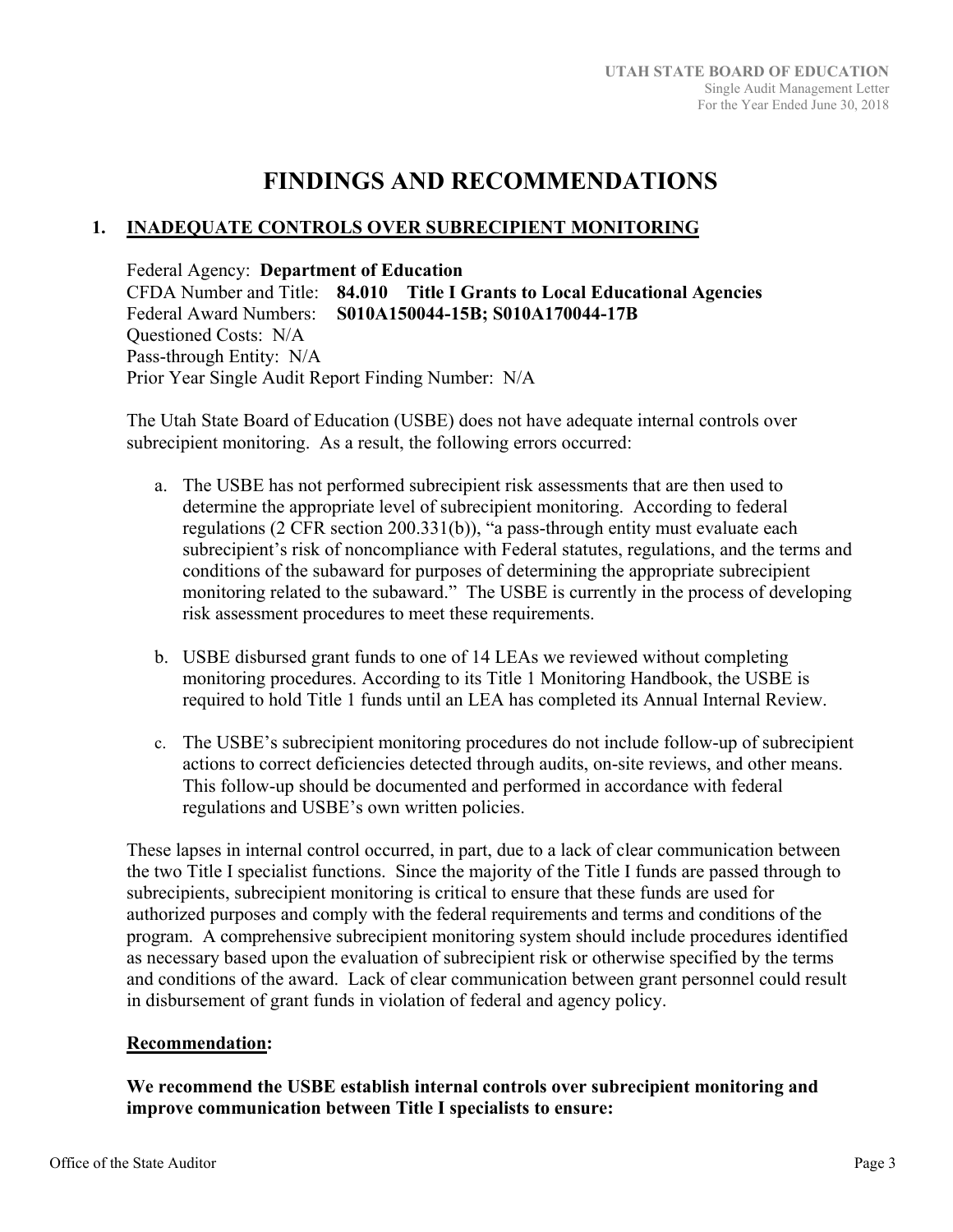- **a. appropriate risk evaluations of subrecipients are performed,**
- **b. funds are disbursed in accordance with federal and agency policy, and**
- **c. identified deficiencies are followed-up on in a timely manner.**

#### *USBE's Response:*

*The USBE agrees with this finding.* 

#### *Corrective Action Plan:*

*The USBE has developed and implemented an overall financial statement and single audit review and risk assessment process. Financial Operations staff review financial statement and single audits, request corrective action plans and follow up on findings as required by the Uniform Guidance. The risk assessment from this process is communicated to the federal program staff at the USBE for use in programmatic risk assessment.* 

*The USBE concurs that a programmatic risk assessment process has not been implemented for the Title I program. An agency wide standardized risk assessment process and policy is currently being developed jointly with all federal programmatic staff to be implemented in the grants management system in FY2020. In addition to policy and standardization of practice, a module is being developed to document subrecipient desktop, site visit, and reimbursement request monitoring instances. This module will document the data reviewed, create findings or other items and monitoring reports, and includes a follow up and resolution process. This will not be available until FY2020.* 

*Until the agency wide policy is implemented the USBE Title I Coordinator and Specialists have created an interactive spreadsheet that includes each local educational agency (LEA) by LEA number and LEA name. A specific member of the USBE staff is assigned to each LEA and serves as the first reviewer/approver. Each application will be checked by a second reviewer/approver. The spreadsheet will be used to track the following dates for each LEA: (1) date when each local educational agency (LEA) submits its annual application for Title I, Part A funds, (2) when the LEA application has been approved, (3) date the Desktop Monitoring Instrument Cycle (DMI) is submitted, (4) date the DMI Cycle is approved, (5) date the DMI Annual Core is submitted, and (6) date the DMI Annual Core is approved. The final column on the interactive spreadsheet titled "Release Funds" will be changed from No (in red) to Yes (in green) once the LEA has had all required annual documents submitted and approved by two USBE staff members. A new Compliance Manager/Auditor has been hired. She will join the team on November 5, 2018. The Compliance Manager will serve as a second reviewer before any funds are released to the LEAs. Funds will not be released to an LEA until all reviews/approvals for that LEA have been completed, validated, and documented.* 

*Contact Person: Rebecca S. Donaldson, PhD, ESEA Program Coordinator, 801‐538‐7869 Anticipated Correction Date: Fiscal Year 2020*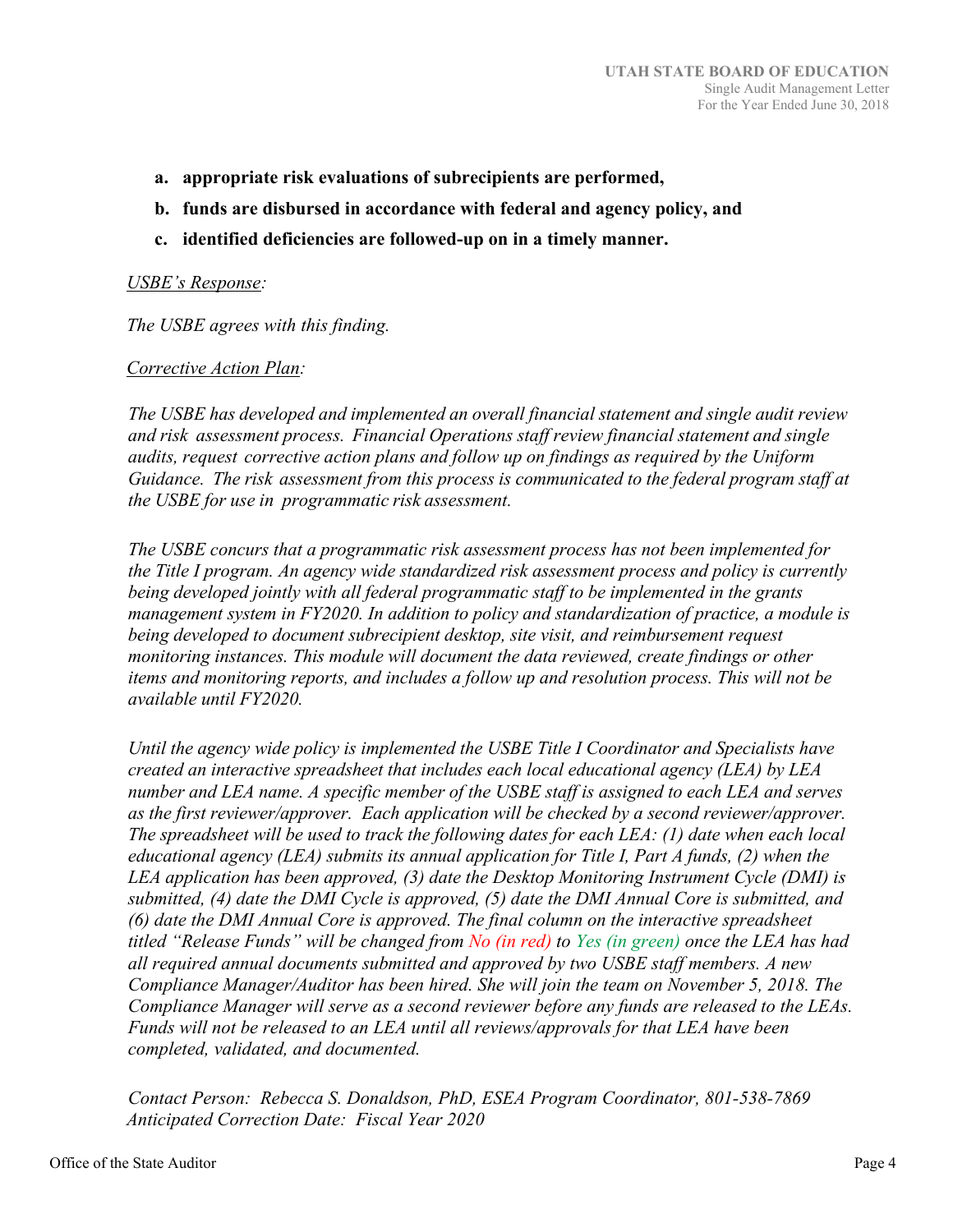#### **2. NONCOMMUNICATION OF PRE-AWARD INFORMATION TO SUBRECIPIENTS**

Federal Agency: **Department of Education**  CFDA Number and Title: **84.010 Title I Grants to Local Educational Agencies**  Federal Award Numbers: **Various**  Questioned Costs: N/A Pass-through Entity: N/A Prior Year Single Audit Report Finding Number: **2017-007**

The USBE does not have adequate internal controls to ensure all required information is included in the subrecipient award documentation. According to federal regulations (2 CFR  $200.331(a)(1)$ , all pass-through entities must ensure that every subaward includes specific information at the time of the subaward.

We reviewed subaward documents for Title I subrecipients and noted that the subaward letters lacked the following information:

- Clear identification of the award as a subaward
- Subrecipient's DUNS number
- Federal award date
- FAIN number
- Total amount of the federal award
- An indication of whether the award is for R&D
- Any applicable indirect cost rate

These errors occurred because the USBE did not adequately update its processes to ensure compliance with new Uniform Guidance requirements. Not including required information in subaward documentation prior to issuance of subawards increases the risk that subrecipients will not comply with program requirements.

#### **Recommendation:**

**We recommend the USBE comply with Uniform Guidance (2 CFR 200.331(a)(1)) and ensure that all required information is properly included within each program's subaward contracts in accordance with all applicable laws and compliance requirements.** 

#### *USBE's Response:*

*The USBE agrees with this finding.* 

#### *Corrective Action Plan:*

*The USBE concurs that award letters issued for the period under audit did not list all required information listed in the uniform guidance section 200.331. Prior to the time the uniform guidance became effective, an analysis was conducted of the BASE system, which is the only*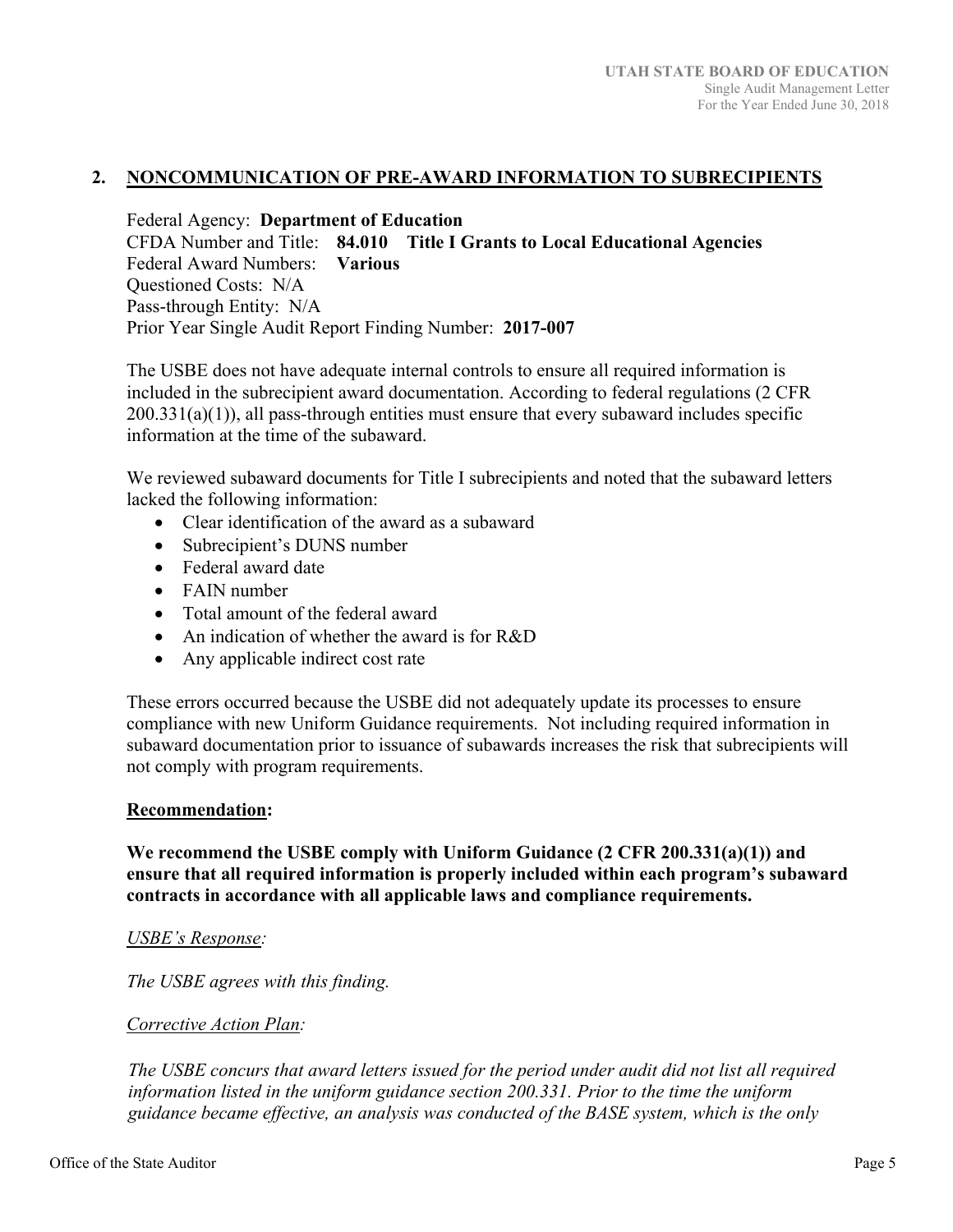*system that issues award letters for USBE sub‐awards. The cost to reprogram BASE, gather all required data points, and implement new award letters was not feasible or practical because the USBE was creating a new grants management system and the existing system was being decommissioned in phases from 2016‐2018. Manually creating mail merge letters for over 300 sub‐recipients and 34+ federal grants that are modified at least twice a year, was not efficient or practical for the agency.* 

*An analysis was conducted of the elements required by the uniform guidance and not presently included in the award letters. The elements not included were not deemed to be a critical risk of noncompliance for the local education agencies (LEAs) or the USBE. The USBE validates sub‐ recipients DUNS numbers and has all DUNS numbers on file in order to complete compliant FFATA reporting. DUNS numbers are provided by all sub‐recipients and are stored in FINET vendor profiles, which will be accessible to the new grants system (see further details below). Sub‐recipients are notified of their award amount, the amount of award modifications, the CFDA number of a grant, and the period of availability of each grant. The USBE does not have R&D grants, and the FAIN number, total federal award amounts and federal award date have no impact on the subrecipients ability to adequately report and disclose the subrecipients schedule of expenditures of federal funds.* 

*LEA indirect cost rates are calculated by the USBE and the LEA. These rates are visible in the UPEFS system and are disclosed to the LEA when the LEA signs their indirect cost agreement annually. Indirect costs rates and the schedule of applicable programs are published by LEA on the USBE's website annually. Non‐LEA rates are negotiated separately or established by authorized agreements with other federal cognizant agencies. The rates are also loaded by program in the current grant management system for all ESSA and Special Education grants.* 

*The new grants management system has been designed to collect all required elements at the creation point of the grant and the award letter issued through the system. The system went live in July 9, 2018. Awards in state fiscal year FY2019 are fully compliant with all required elements in the uniform guidance section 200.331. As part of the annual follow up by the US Department of Education various departments have requested the new award letter being issued from the UtahGrants system, determined all required elements are now included, and have closed this finding from our FY2017 single audit. As of July 9, 2018 this matter is resolved.* 

*Contact Person: Natalie Grange, Assistant Superintendent of Financial Operations, 801‐538‐7668 Anticipated Correction Date: July 9, 2018*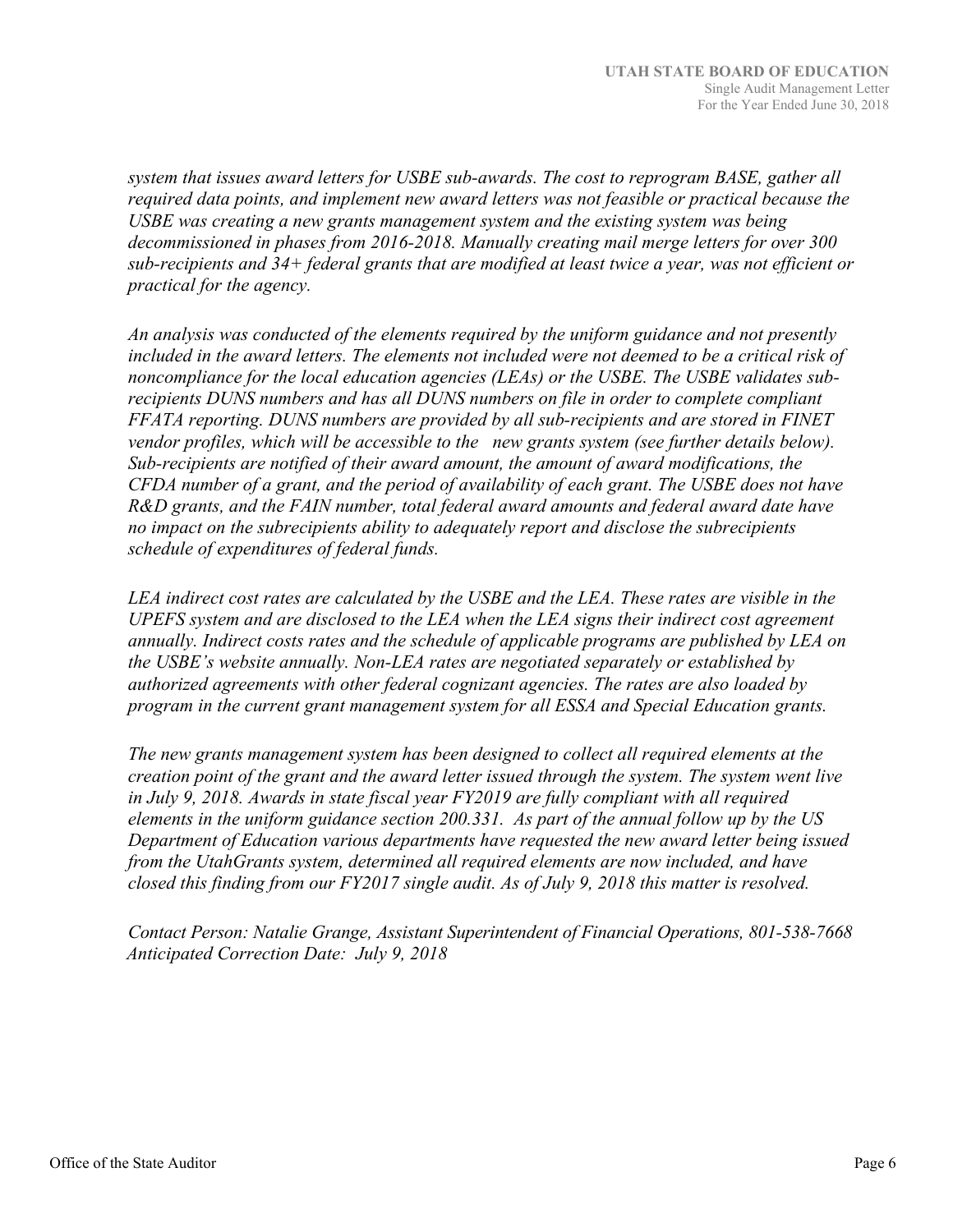#### **3. NO VERIFICATION OF LEA SUSPENSION AND DEBARMENT STATUS**

Federal Agency: **Department of Education**  CFDA Number and Title: **84.010 Title I Grants to Local Educational Agencies**  Federal Award Numbers: **S010A150044-15B; S010A170044-17B**  Questioned Costs: N/A Pass-through Entity: N/A Prior Year Single Audit Report Finding Number: N/A

The USBE does not have a policy to verify that LEAs are not suspended or debarred from receiving federal funds and, as a result, does not perform this verification before awarding federal funds to an LEA. In accordance with federal regulations (2 CFR 180), the USBE is required to establish internal controls to ensure it either 1) includes an appropriate suspension and debarment clause in the contract or grant agreement with the entity, 2) collects a certification from the entity, or 3) checks for excluded parties in the System for Award Management (SAM) maintained by General Services Administration (SAM.gov website). This verification has not occurred because the USBE believed it only had to check for suspension and debarment when an LEA receives federal funds as a vendor and not when an LEA receives federal funds as a subrecipient. Inadequate internal controls over the process to verify whether an entity has been suspended or debarred could result in federal funds being disbursed to ineligible entities.

#### **Recommendation:**

**We recommend the USBE establish written policies and internal controls to properly verify whether an LEA has been suspended or debarred from receiving federal funds as a subrecipient before entering into a contract or grant agreement with the LEA.** 

#### *USBE's Response:*

*The USBE agrees with this finding.* 

#### *Corrective Action Plan:*

*The USBE checks every vendor against the SAM.gov website to determine their suspension and debarment status. This has been part of the contract checklist for the entirety of FY2018. When LEA vendor information is changed in the accounting system each LEA was checked against SAM.gov. Because LEA vendor profiles are not always updated annually the suspension and debarment status was not being reviewed annually.* 

*The USBE is developing grant management policies and will include an annual check of all LEAs as part of the eligibility and vendor update protocol moving forward. We anticipated*  having a full set of grants policies adopted and implemented by July 1, 2019.

*Additionally, an assurance was added to the FY2019 federal assurances document that is required to be completed by the LEA Superintendent before any federal funds are awarded. The*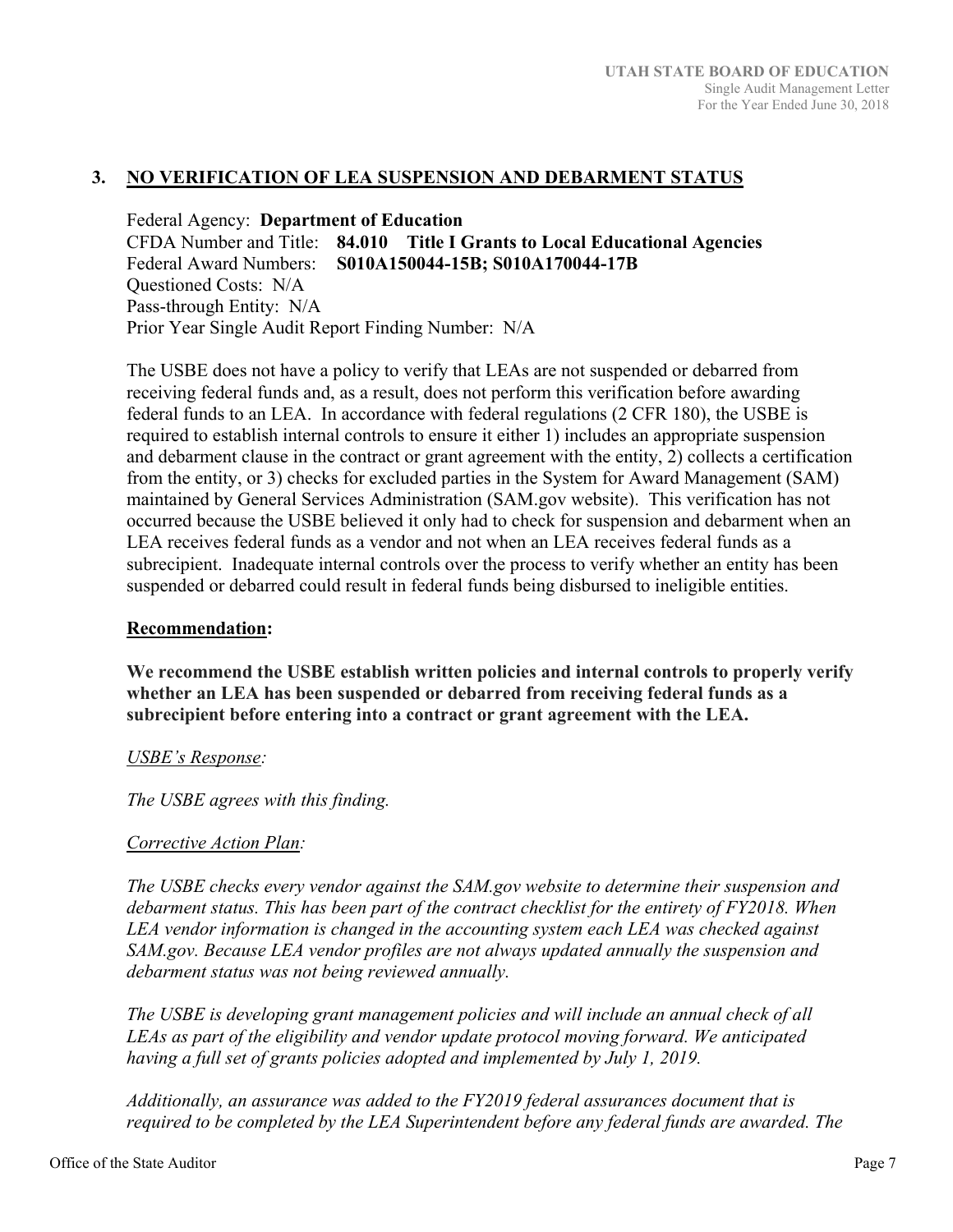*FY2019 assurances were due July 1, 2018 and all but one LEA certified they were not suspended or debarred. One LEA responded that they were. Upon validation in SAM.gov that they were not on active debarment status it was noted the LEA was confused by the question. The USBE is in compliance with this requirement for FY2019 awards.* 

*Contact Person: Natalie Grange, Assistant Superintendent of Financial Operations, 801‐538‐7668 Anticipated Correction Date: July 1, 2019* 

#### **4. INSUFFICIENT WRITTEN POLICIES AND PROCEDURES REGARDING FEDERAL REGULATIONS**

Federal Agencies: **Department of Education and Department of Agriculture**  CFDA Number and Title: **Various**  Federal Award Numbers: **Various**  Questioned Costs: N/A Pass-through Entity: N/A Prior Year Single Audit Report Finding Number: N/A

The USBE has not formalized written policies and procedures to ensure compliance with federal regulations, statutes, and terms and conditions of its federal awards. Over the last several years, the USBE has experienced high turnover (approximately 20% a year). A recent audit by Utah's Office of the Legislative Auditor General (Report #2017-12) indicated that the USBE's high turnover disrupts the continuity of the USBE's operations. As new or inexperienced employees are responsible for federal program compliance, formalized written policies and procedures would provide guidance to them and increase continuity in the USBE's operations. The lack of written policies and procedures could increase the risk of noncompliance with federal regulations, statutes, and terms and conditions of federal awards.

#### **Recommendation:**

#### **We recommend USBE formalize written policies and procedures for management of its federal programs.**

#### *USBE's Response:*

*The USBE agrees with this finding.* 

#### *Corrective Action Plan:*

*Various sections within the USBE are engaged in a policy writing. Presently the Financial Operations staff is reviewing State Finance policies for adoption by the Board of Education and writing grants management and compliance policies. We anticipated having a full set of grants policies adopted and implemented by July 1, 2019.*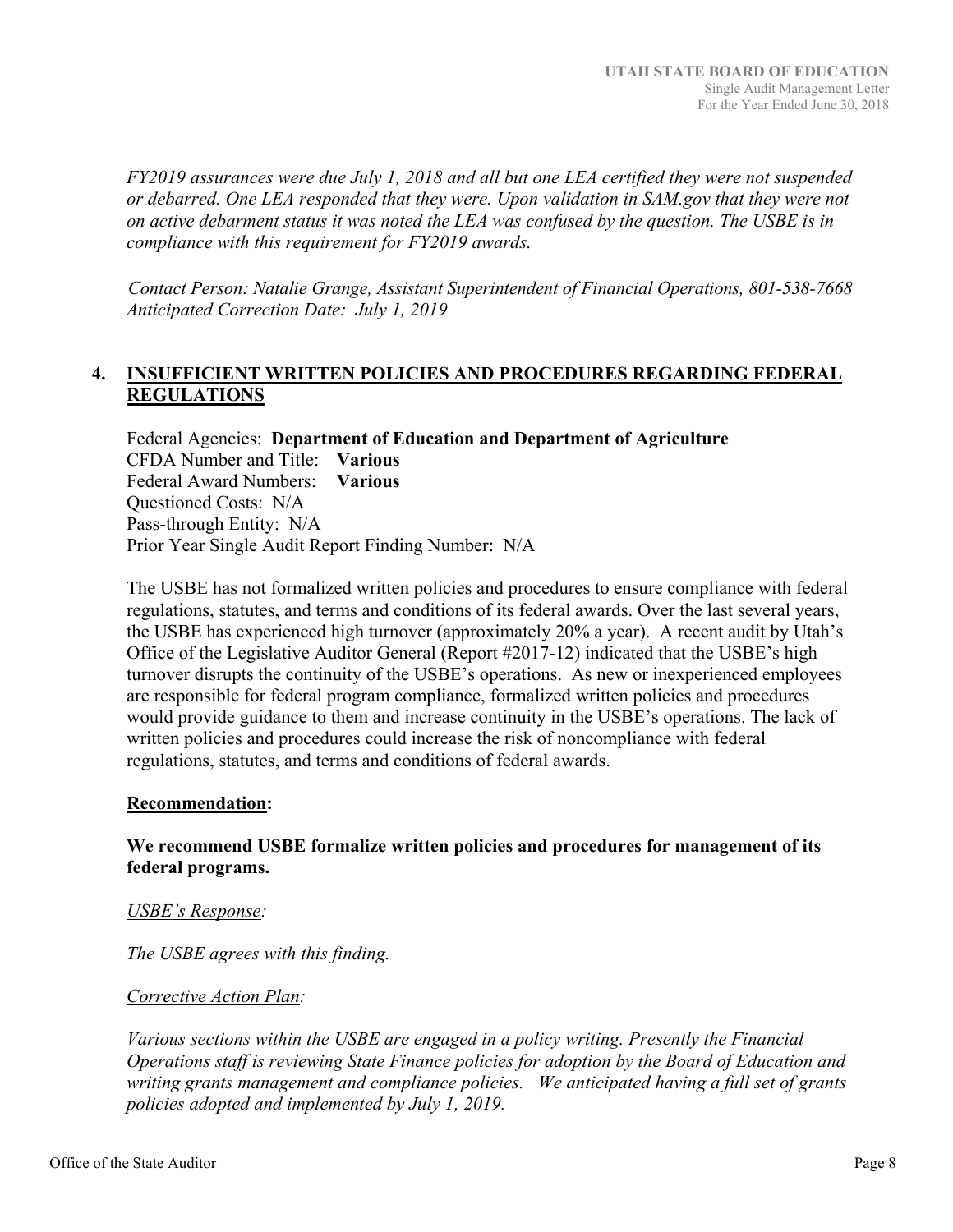*Contact Persons: Scott Jones, Deputy Superintendent of Operations, 801‐538‐7614 Natalie Grange, Assistant Superintendent of Financial Operations 801‐538‐7668 Anticipated Correction Date: July 1, 2019* 

#### **5. INADEQUATE CONTROLS OVER PERIOD OF PERFORMANCE WAIVERS**

Federal Agency: **Department of Education**  CFDA Number and Title: **84.010 Title I Grants to Local Educational Agencies**  Federal Award Numbers: **S010A150044-15B; S010A170044-17B**  Questioned Costs: N/A Pass-through Entity: N/A Prior Year Single Audit Report Finding Number: N/A

The USBE has not established internal controls over the granting of waivers to carry over grant funds. According to 34 CFR 76.709 and 20 USC 6339(a), LEAs can carryover *up to* 15% of their yearly grant award to the last 12 months of the period of performance. However, 20 USC 6339(b) and the Tyding Amendment to the Elementary and Secondary Education Act (ESEA) allow the USBE to grant a waiver to an LEA once every 3 years allowing the LEA to carry over and spend *in excess* of 15% of the grant award in the last 12 months of the period of performance. A USBE grant specialist has sole discretion for granting waivers to LEAs, but adequate internal controls would dictate that a second individual review and approve the waivers. Although we did not find any waivers that were inappropriately granted during our audit period, inadequate internal controls could allow waivers to be granted inappropriately without detection.

#### **Recommendation:**

#### **We recommend the USBE establish internal controls over the granting of period of performance waivers in accordance with the Tyding Amendment.**

#### *USBE's Response:*

*The USBE agrees with this finding.* 

#### *Corrective Action Plan:*

*The USBE Title I Coordinator and Specialists revised the Title I, Part A of the Every Student Succeeds Handbook that was provided to LEAs during the 2017‐2018 school year. A draft of the revised handbook was presented to all new LEA Title I Directors on September 17, 2018. An edited version of the revised handbook (in hard copy) will be provided to all LEA Title I Directors at the fall meeting on November 30, 2018. Meetings are streamed live and archived on the website along with all materials provided. Section R of the handbook, pps. 56‐57, outlines the Title I, Part A Carryover Provision requirements under the Elementary and Secondary Education Act (ESEA) as amended by the Every Student Succeeds Act (ESSA). Appendix A of the*